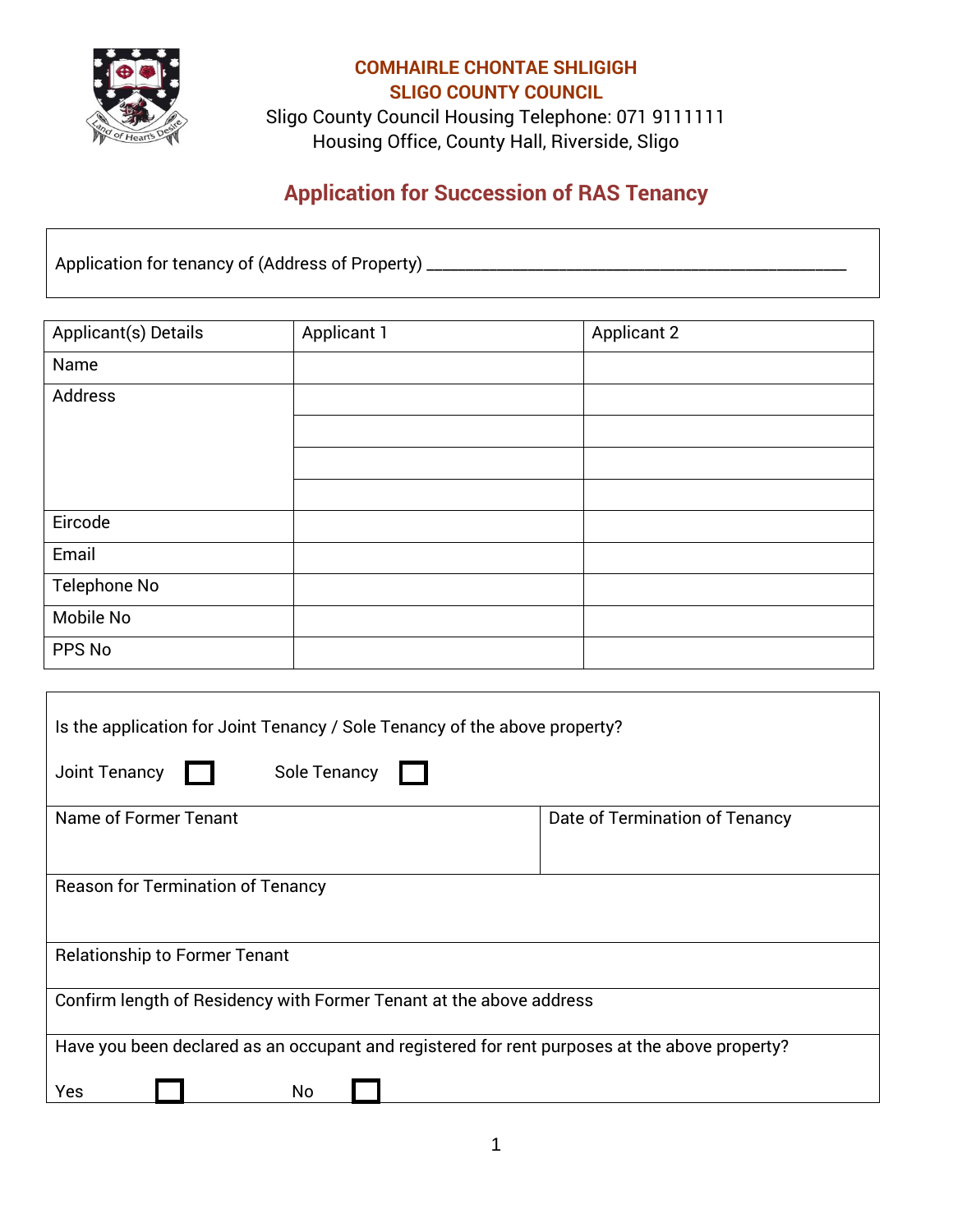

Sligo County Council Housing Telephone: 071 9111111 Housing Office, County Hall, Riverside, Sligo

# **Application for Succession of RAS Tenancy**

| Is the rent account for the above property up to date?      | Yes | No l |
|-------------------------------------------------------------|-----|------|
| If there are arrears of rent $-$ confirm amount outstanding |     |      |

### Please list al**l other family members / occupants of the dwelling;**

| Name | Relationship to<br>Applicant | Date of Birth | <b>PPSN</b> | Income details |
|------|------------------------------|---------------|-------------|----------------|
|      |                              |               |             |                |
|      |                              |               |             |                |
|      |                              |               |             |                |
|      |                              |               |             |                |

| Please state the reason(s) why you are requesting succession of tenancy                       |
|-----------------------------------------------------------------------------------------------|
|                                                                                               |
|                                                                                               |
| Do you own / have an interest in any dwelling house? Yes<br>No                                |
| If yes, Please state address                                                                  |
| If you disposed of a dwelling, please provide details together with supporting documentation. |
|                                                                                               |
|                                                                                               |
|                                                                                               |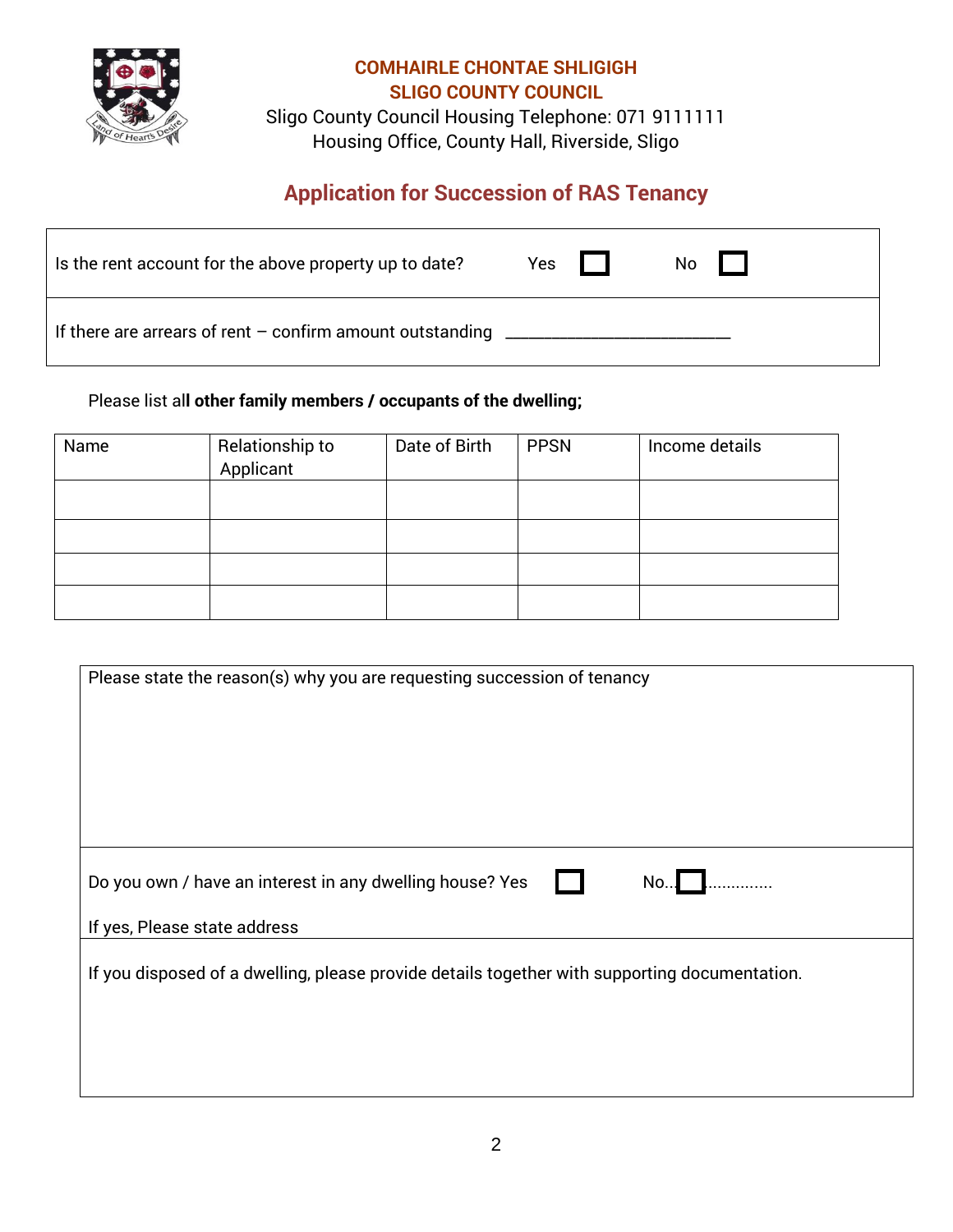

Sligo County Council Housing Telephone: 071 9111111 Housing Office, County Hall, Riverside, Sligo

## **Application for Succession of RAS Tenancy**

The following documentation must be submitted with your application for Succession of Tenancy:

- **An Access To Information form must be completed and signed by the applicant and each person over 18 years.**
- **An application for social housing support must also be completed and returned with this form.**

If there are other family members / next of kin of the former tenant, who may reasonably have expected to succeed the tenancy, confirmation in writing must be submitted that (s)he / they do not have an interest in the property.

If your application for succession of tenancy is successful you will be required to undertake to clear any outstanding rent arrears / charges due on the dwelling.

#### **Declaration:**

**I/We hereby apply for Succession of Tenancy and declare that the particulars stated herein are correct and true.**

Signature of Applicant (1) : \_\_\_\_\_\_\_\_\_\_\_\_\_\_\_\_\_\_\_\_\_\_\_\_\_\_\_\_\_\_\_\_\_\_ (2) \_\_\_\_\_\_\_\_\_\_\_\_\_\_\_\_\_\_\_\_\_\_\_\_\_\_\_\_\_

Print Name \_\_\_\_\_\_\_\_\_\_\_\_\_\_\_\_\_\_\_\_\_\_\_\_\_\_\_\_\_\_\_\_\_\_ \_\_\_\_\_\_\_\_\_\_\_\_\_\_\_\_\_\_\_\_\_\_\_\_\_\_\_\_\_

Date: \_\_\_\_\_\_\_\_\_\_\_\_\_\_\_\_\_\_\_\_\_\_\_\_\_\_\_\_\_\_\_\_\_\_ \_\_\_\_\_\_\_\_\_\_\_\_\_\_\_\_\_\_\_\_\_\_\_\_\_\_\_\_\_\_

| Return to:                  | Tel (071) 911 1231 or 911 1209 |
|-----------------------------|--------------------------------|
| <b>Housing Section</b>      | housing@sligococo.ie           |
| <b>Sligo County Council</b> | www.sligococo.ie               |
| <b>County Hall</b>          |                                |
| Riverside, Sligo            |                                |
|                             |                                |

*Sligo County Council is compliant with Data Protection Legislation including the provisions of the Data Protection Act 2018 and GDPR. To access Sligo County Council's Privacy Statement, please see the following link: [http://www.sligococo.ie/gdpr/SligoCoCo\\_DataPrivacyStatement.pdf](http://www.sligococo.ie/gdpr/SligoCoCo_DataPrivacyStatement.pdf)*